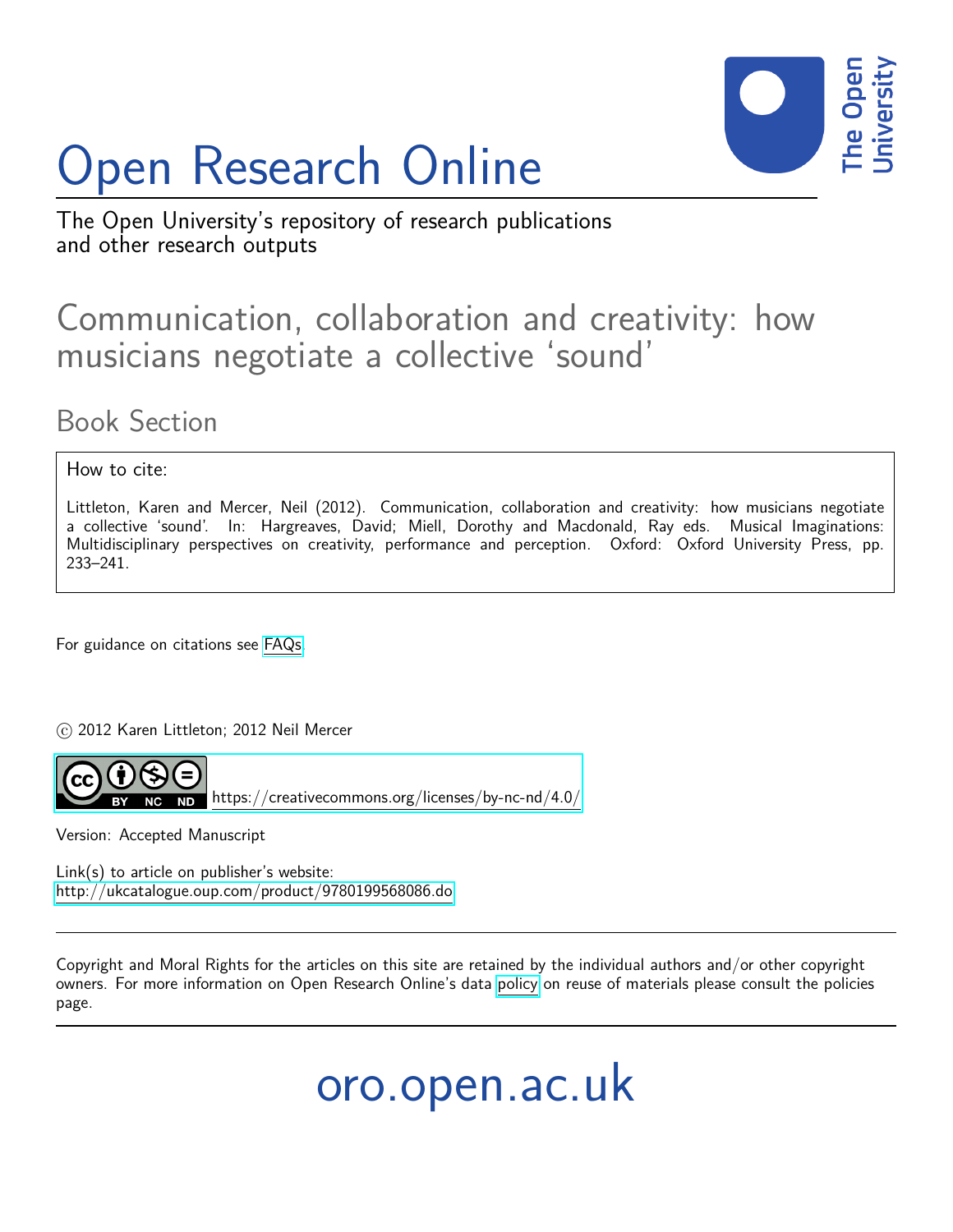# **Communication, collaboration and creativity: how musicians negotiate a collective 'sound'**

Karen Littleton and Neil Mercer The Open University, UK and University of Cambridge, UK

# **Introduction**

Studies of collective rehearsal for musical performance are relatively scarce; reflecting both the paucity of interest within music education research, in *creative* rather *reproductive* musical activities and the enduring emphasis on composition as a solitary rather than a collective, community-based process (Young, 2008). Furthermore, as Sawyer and DeZutter (2009) have noted, even though there has been a wave of research that has recognised how creativity is embedded in social groups (e.g. Sawyer, 2006) and how creative products emerge from collaboration (p. 81) we still have very little understanding of the processes whereby creative products emerge from groups:

*'The most substantial studies of group creativity have been social psychological studies of brainstorming groups…but these studies have not analysed the interactional processes that occur within groups. This failure to analyse collaborative processes is a significant lacuna in creativity research because a wide range of empirical studies has revealed that significant creations are almost always the result of complex collaborations' (Sawyer and DeZutter, 2009, p.81).* 

One of our aims in this chapter is therefore to underscore the case that we should be studying these processes - both to advance our understanding of the nature of collaborative music making and 'imagining' and collaborative creativity more generally.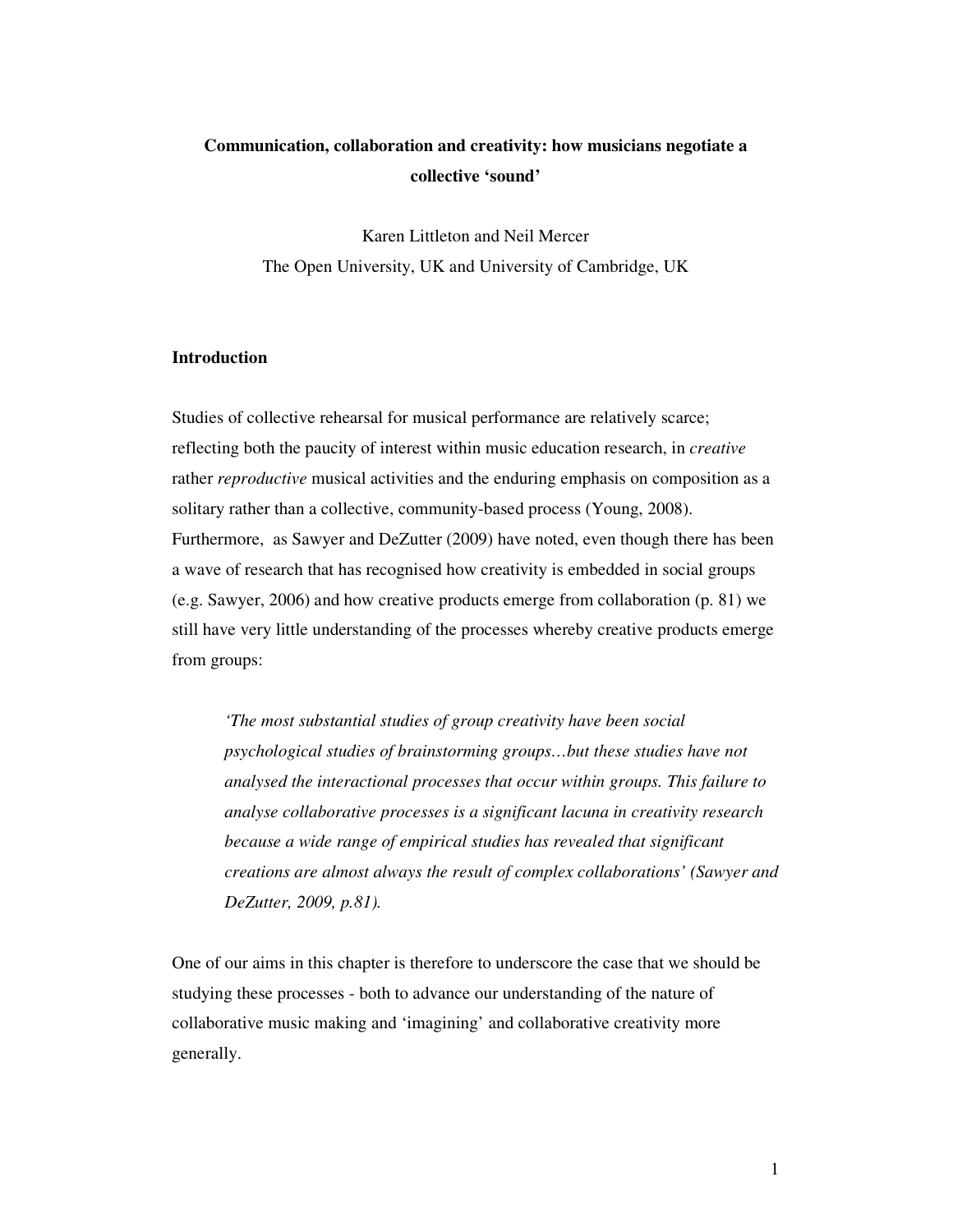A second aim is to suggest the suitability of sociocultural theory and discourse analysis as the basis for making such analyses, with the emphasis on the shared historical knowledge of communities (in this case, of musical genres and practices) and the importance of language and other communicative tools for pursuing and achieving common goals. To this end, in this chapter we will exemplify how sociocultural discourse analysis can shed light on: (1) the processes by which musicians negotiate musical common knowledge; (2) the significance of disputes and conflicts in the pursuit of common goals; (3) how influences are fused and connected to produce a distinctive and unique 'sound' and (4) how language is used in conjunction with other modes to produce a persuasive 'discourse' in joint preparation for musical performance.

We will draw on audio-recorded material and field notes from observational studies of a series of rehearsals by three bands of musicians. All three bands were similar in that they were working to create new, distinctive performance repertoires. That is, they were not aiming to perform accurate representations of established musical arrangements, as would a classical ensemble or a popular 'covers' band. Rather they all wanted to offer a distinctive 'sound' in their performances (even if performing compositions created by others). The musical genres within which they were working also offered some opportunity for improvisation and renegotiation of arrangements through the rehearsal process. Moreover, all three were concerned with creating music which was not just instrumental, but was (at least in part) the accompaniment to a vocal performance. One is a rock band consisting of five members, four male and one female aged about 15 years (whose activities are discussed in more detail in Miell and Littleton, 2008). The second is a group of three male adult musicians (average age about 45) preparing to accompany the staging of a musical play. The third is a band of four members, three male and one female, (average age about 52) who play country/roots music. Members of the first band were amateurs, while those of the two other bands were semi-professional. Transcripts from these case studies were specifically selected to explore the processes implicated in collaborative, creative music-making. Names in all transcripts are pseudonyms, and some other small details have been changed to ensure anonymity.

#### **Socio-cultural research and discourse analysis**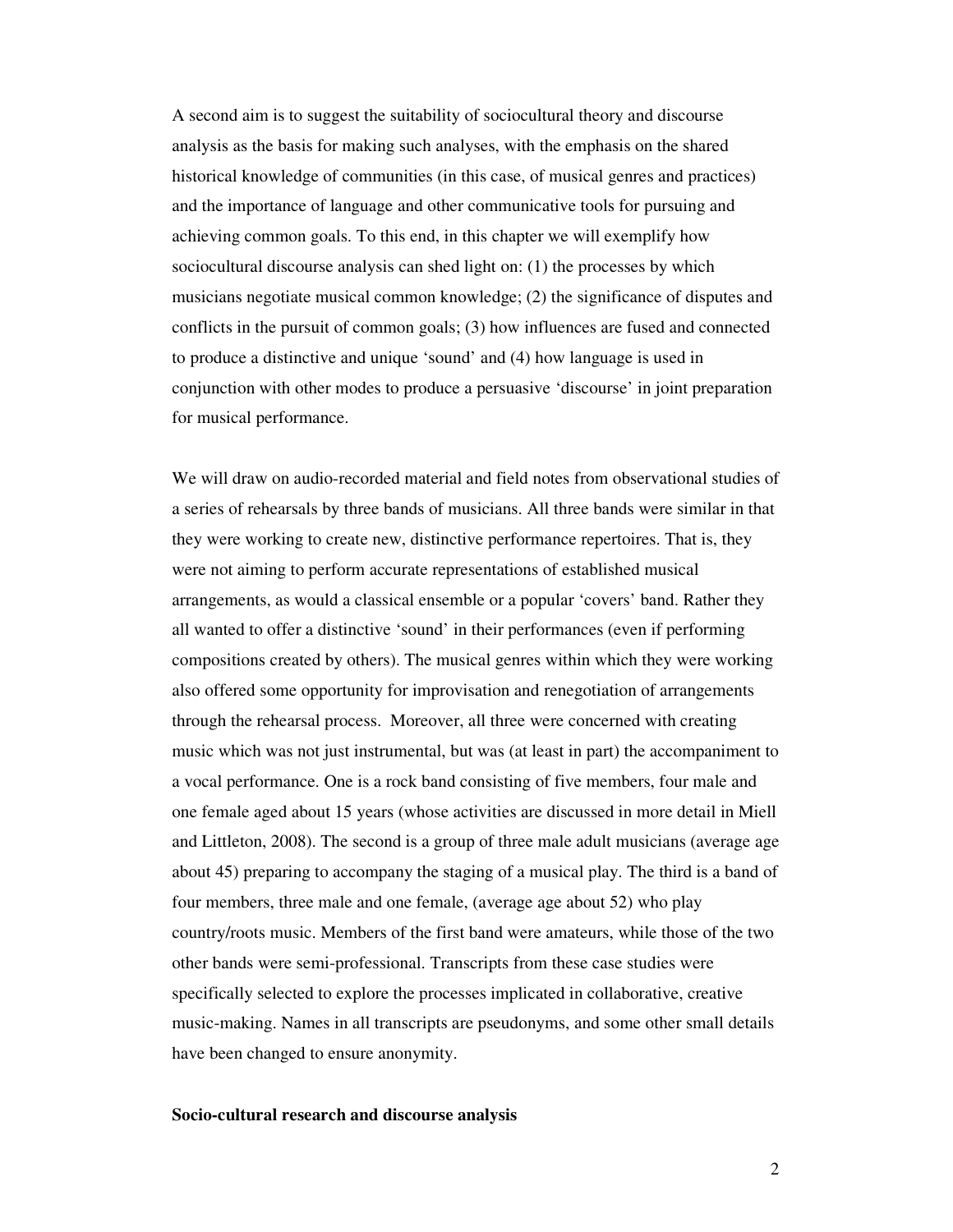The work being reported is framed within the socio-cultural tradition (which sees creative processes as dynamic, fundamentally social and necessarily collective and collaborative). The term 'sociocultural' has become associated with research which draws explicitly on the developmental psychology of Lev Vygotsky (1978; see also Wertsch, 1985a, b; Daniels 2001). It represents an approach in which language is considered a 'cultural tool' implicated in the construction of understanding and the negotiation of meaning. Sociocultural research is not a unified field, but those within it recognise that the nature of human activity is that knowledge is shared and people jointly construct understandings of shared experience. Communicative events are shaped by cultural and historical factors, and thinking, learning and development cannot be understood without taking account of the intrinsically social and communicative nature of human life. From a sociocultural perspective, then, humans are seen as creatures who have a unique capacity for communication and whose lives are normally led within groups, communities and societies based on shared 'ways with words' ways of thinking, social practices and tools for getting things done.

Many human activities involve not just the sharing of information and the coordination of social interaction, but also a joint, dynamic engagement with ideas amongst partners. When working together, we do not only interact, we 'interthink' (Mercer, 2000; Mercer and Littleton 2007). Some sociocultural researchers have investigated how, in particular encounters or through a series of related encounters, two or more people use language to combine their intellectual resources in the pursuit of a common task. Good examples would include Middleton and Edwards' (1990) study of collective remembering, Elbers' (1994) research on children's play and that of O'Connor and Michaels (1996) on the orchestration of classroom group discussions.

All conversations are, to varying extents, founded on the establishment of a base of common knowledge and necessarily involve the creation of more shared understanding. Conversational partners use language (and other modes of meaningmaking) to travel together from the past into the future, mutually transforming the current state of their understanding of the topic(s) of their conversation. To do so, they need to build a contextual foundation for the progress of their talk; talk is also the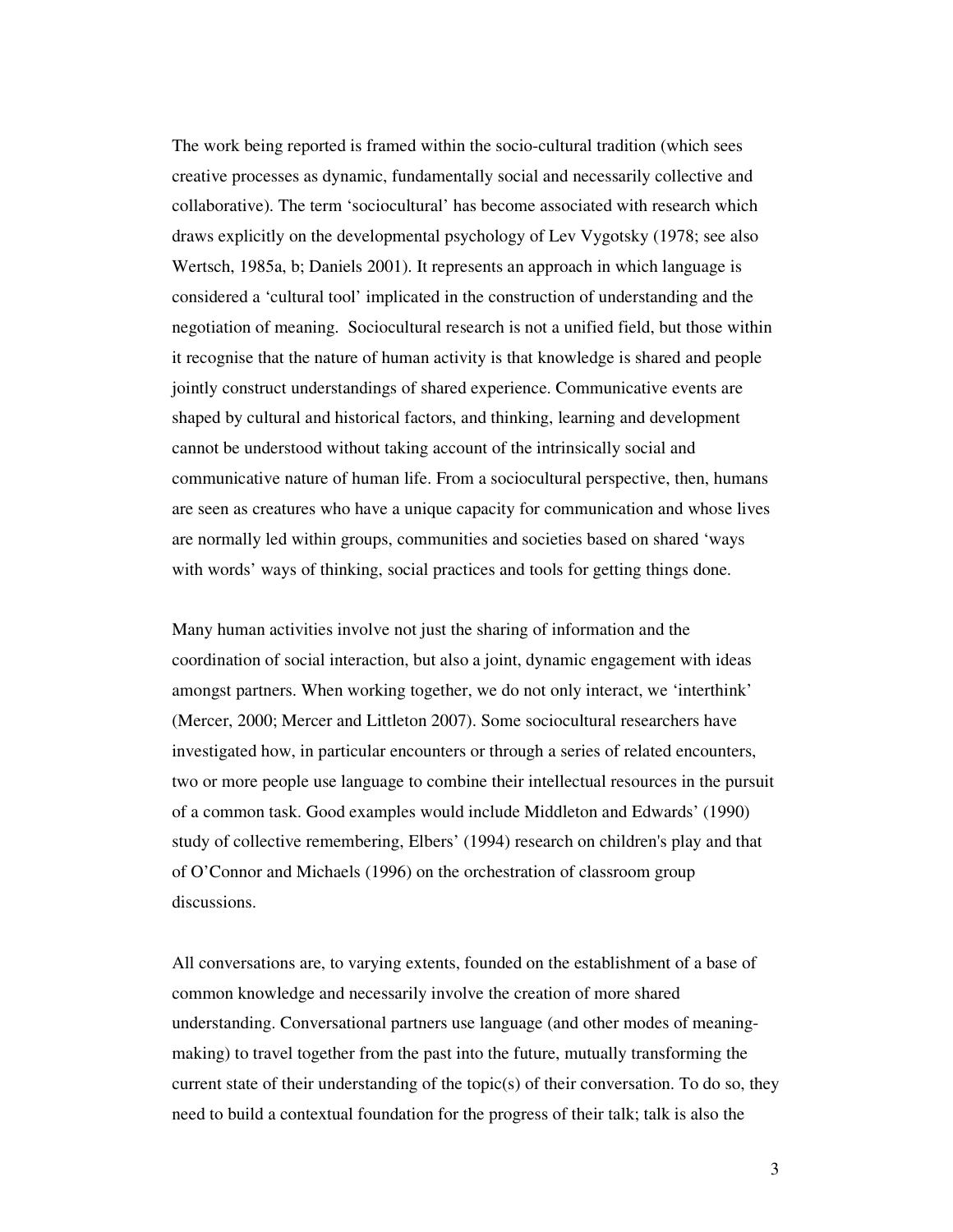prime means for building that contextual foundation. Gee and Green (1998) refer to this aspect of language use as 'reflexivity'. If one is interested in how talk is used to enable joint activity, one must be concerned with the ways that shared knowledge is both invoked and created in dialogue. It also requires a concern for how knowledge is developed as a joint resource over time – for example through a series of rehearsals, or even through the whole 'life' of a performing band. For reasons of space, however, we are not able to pursue this temporal aspect of the nature of joint musical performance here.

Nevertheless, drawing on the methods of socio-cultural discourse analysis (see Mercer, 2004 and Mercer and Littleton, 2007), and informed by multi-modal analysis (Kress, 2010) we will offer and analysis of recordings of the talk and other forms of interaction in rehearsal sessions. This is a methodology we have developed through studies of the joint construction of 'common knowledge' in classrooms and similar settings (Edwards and Mercer, 1987; Mercer and Littleton, 2007). 'Sociocultural' discourse analysis differs from 'linguistic' discourse analysis in being less concerned with the organisational structure of spoken language, and more with its content, function and the ways shared understanding is developed, in social context, over time. As with ethnography and conversation analysis, reports of such research are usually illustrated by selected extracts of transcribed talk, to which the analyst provides a commentary.

Of course, if we are to understand and characterise collaborative creativity in the context of musical practice, we need to examine not only the talk amongst band members but also the ways that other non-verbal means and cultural tools (including playing music) are used to constitute and sustain such activity. Language is part of a multimodal toolkit for thinking collectively - which is shaped by the practices of communities. The discourses of particular domains or communities of practice have distinctive forms - which have to be learned by novices. The playing of music may not only be the end product of rehearsal, but also a mode of communication amongst band members which enables and sustains the rehearsal process. Human communication is commonly multimodal, so that conversation often involves the use of gestures, changes in voice pitch, the use of artifacts and so on as well as word meanings. As Kress (2010) explains, different modes have *inherent affordances* and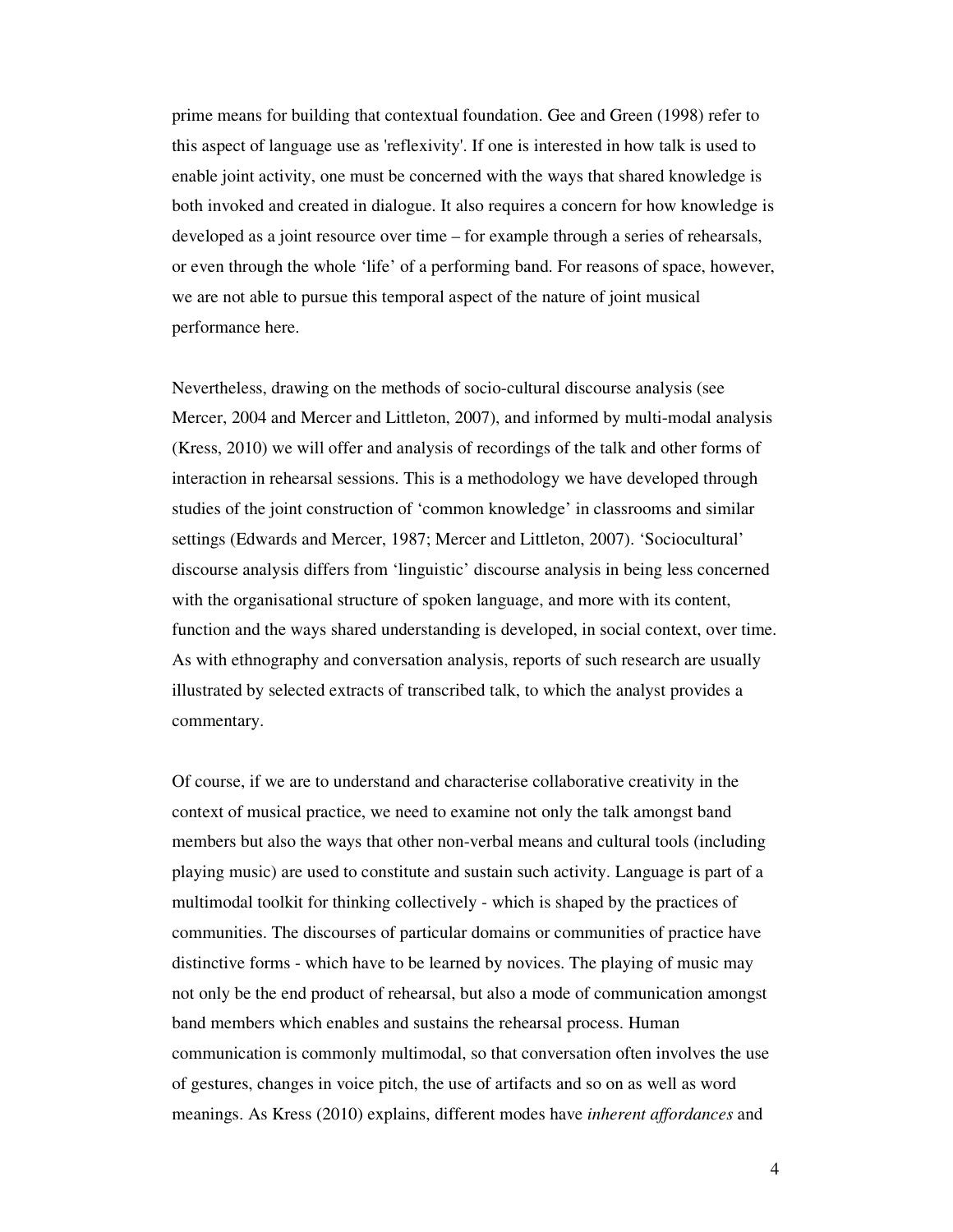acquire (through historical shaping) *special functions.* Meanings in any mode are interwoven (in use) with those of others to produce a more global meaning. Modes are thus *networks of interrelated options for making signs.* We offer a brief comparison of the modes of spoken language and music in Table 1 below, with some illustrative affordances and functions of each (the lists are not claimed to be comprehensive). We will discuss aspects this in relation to our examples below.

| <b>Mode</b>                                                        | Talk                                                                                                                                                                                                                                                                     | Music                                                                                                                                                                                                                                        |
|--------------------------------------------------------------------|--------------------------------------------------------------------------------------------------------------------------------------------------------------------------------------------------------------------------------------------------------------------------|----------------------------------------------------------------------------------------------------------------------------------------------------------------------------------------------------------------------------------------------|
| affordances                                                        | Explicit presentation of ideas<br>Flexible adaptability to specific contexts<br>and to shared, specialized purposes of a<br>community                                                                                                                                    | Expression of tonal and<br>temporal relations<br>Flexible adaptability to<br>specific contexts (such as<br>those of specific<br>ensembles) and to shared,<br>culturally-based aesthetic<br>norms                                             |
| <b>Special</b><br>functions<br>(in band)<br>rehearsal<br>settings) | Management of social relations<br>Invocation of past shared experiences<br>Direct instruction by one participant to<br>others<br>Presentation of plans and arguments for<br>change<br>Rhetorical efforts to pursue individual<br>goals<br>Accountability for performance | Demonstration of<br>proposed musical features<br>Testing of musical ideas in<br>practice<br>Demonstration of<br>problematic aspects and<br>possible solutions<br>Demonstrations of<br>'correct' performance by<br>one participant to another |

*Table 1: Talk and music as modes of communication for joint activity* 

# **Analysis**

The aim of our analysis has been to reveal the communicative processes which enable band rehearsals to take place and achieve the desired outcomes. We will use selected transcripts of talk recorded in rehearsals (supplemented by observational notes) to illustrate our findings.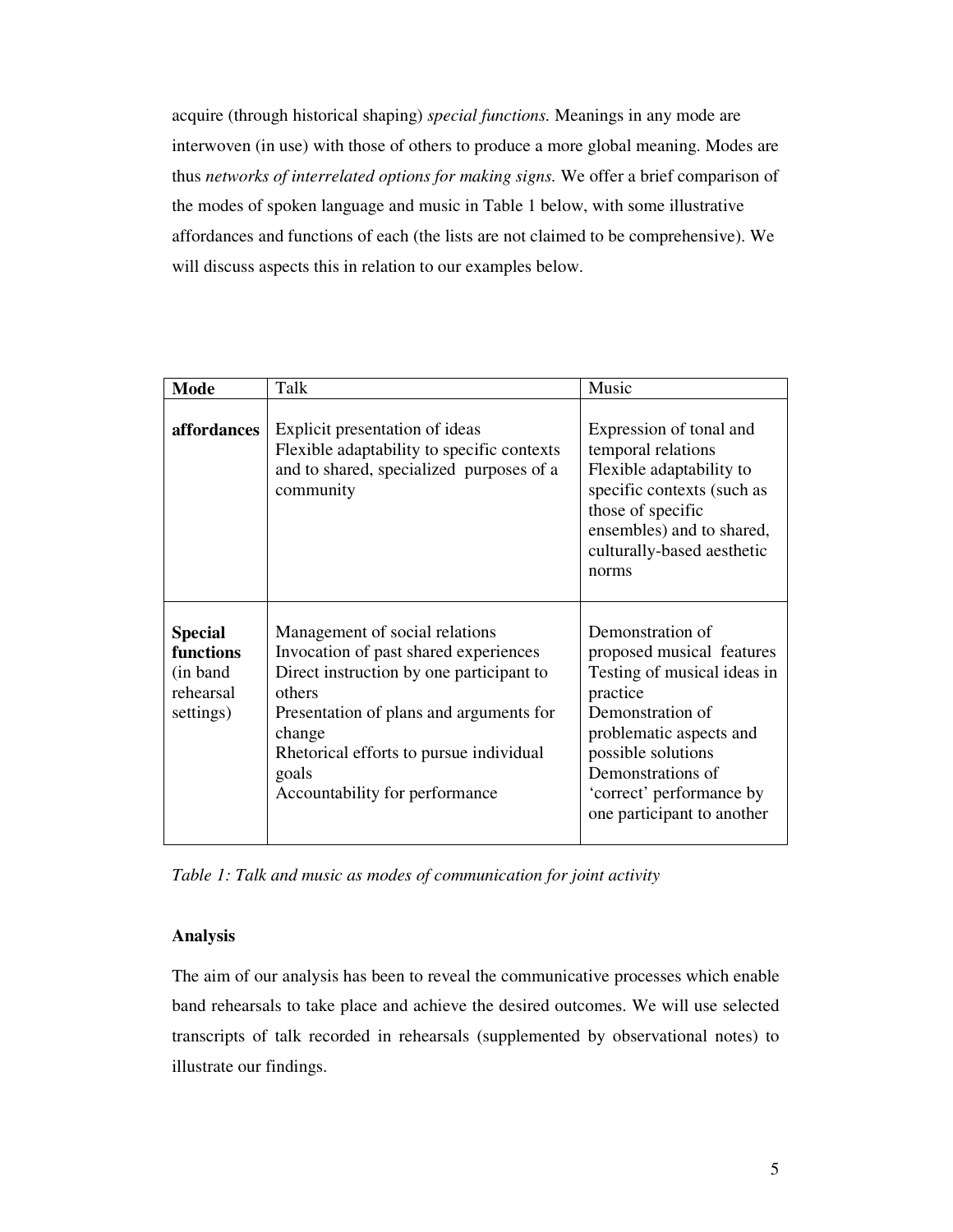Our analyses revealed that the band members we studied rehearsing were highly engaged, repeatedly playing, replaying and reworking songs, both new and old, in an attempt to reach collectively agreed versions and interpretations – which constitute a form of shared musical common knowledge. Such agreement was achieved through a complex transactional process in which the band members would continually evaluate their work, voicing their opinions on how particular pieces were working - offering ideas for improvement, modification and change as they played through pieces or reworked specific phrases. Members would frequently build musically on each others' ideas, playing through and exploring alternative versions and subtle variations. But they also needed to resolve differences of view, in order to reach a consensus to underpin their joint performance. This can be seen in Extract 1 '*Not sure about the E'*, which comes from a rehearsal session of the band preparing to accompany a musical play. At the point it begins, the band members Norm, Peter and Kieran are reviewing a particular musical episode which would be played while characters interacted, at times without speaking or singing, during a scene which had proved to be of an uncertain duration. Norm plays guitar, Peter is on keyboards and Kieran is on bass. (There were other members of this ensemble, but they were not involved in this particular episode.) Part of the musical 'problem' they face is that the piece of music they are rehearsing has to function as an ambient accompaniment to an episode of dramatic interaction which has proved (in whole cast rehearsals) to have an uncertain length. Their immediate concerns are how to segue from one section of the play to the next, and how to make sure the music can be sustained flexibly in conjunction with the dramatic action. The band therefore needs a contingency plan for how to respond to the circumstances flexibly. The ambient piece also has to provide a musical device for moving from the key of one song (G, sung before the piece) to the next (A, sung after the piece). This musical episode had evolved, rather than being first formally written, in the course of the play rehearsals. Aspects of it were thus still open to negotiation. At this point, it had been proposed that a transition through the chord of E major would help make the key shift, during the ambient phase: and it is this proposal which is in dispute in Extract 1.

# **Extract 1: Not sure about the E**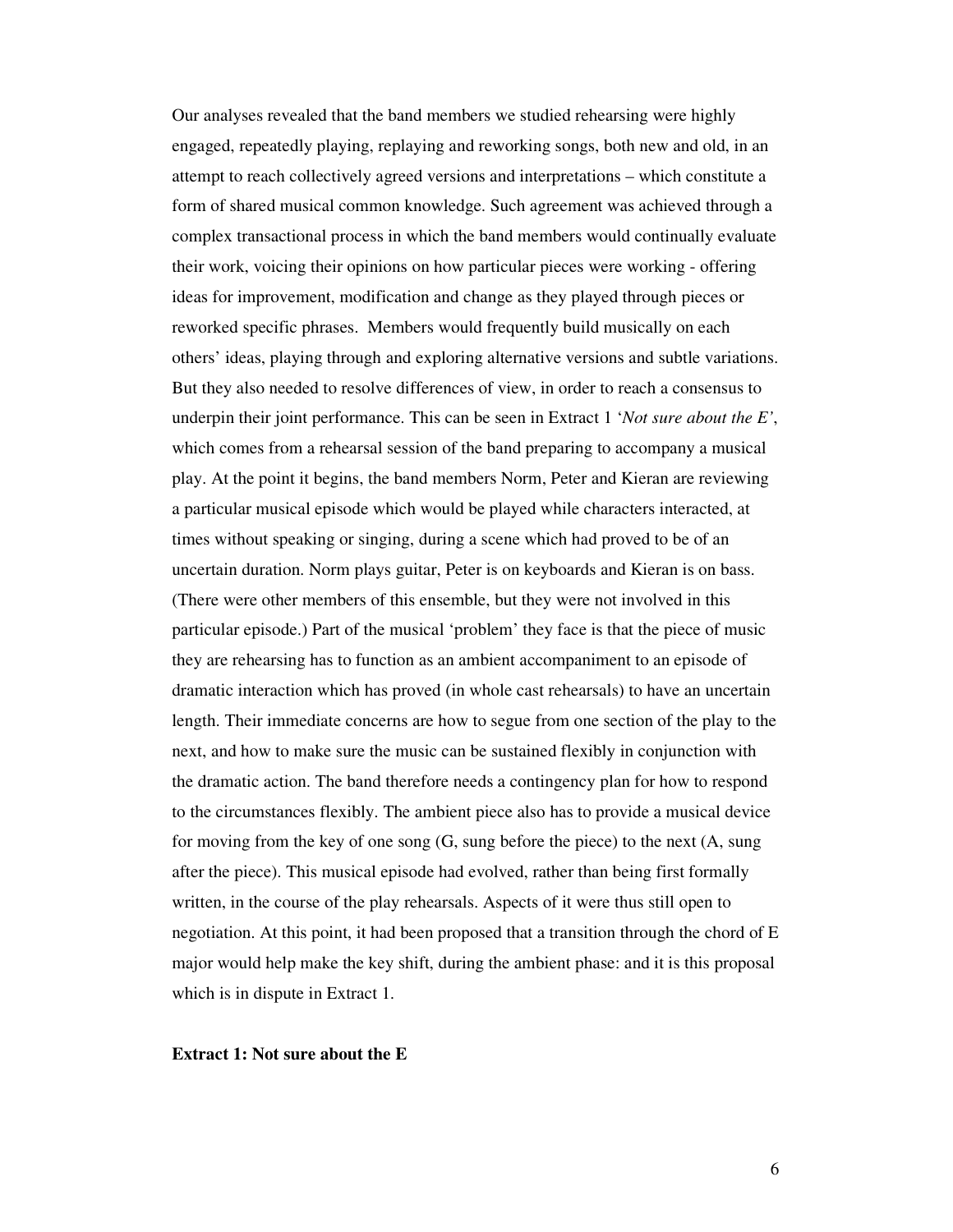Norm: We put the E in, it makes it slightly odd (*sounding worried*) Peter: We've got to think in terms of words are concerned we only use, do that once at a time Norm: That's true Kieran: Yeh Peter: And then the, the long, the long A minors afterwards will simply be… Norm: Yeh Kieran: Yeh, we can actually keep those cycling round as many times as we need to Norm: I'm not sure about the E (*still sounds unconvinced*) Kieran: Right, OK Peter: I like it Norm: Yeh but except it's, because then you've got *(demonstrates on guitar)* Peter: Yeh but hang on, I'm using G instead of E minor Norm: Yeh Yeh, all right. Perhaps it works Kieran: Let's try that, it goes straight to the F *(they try it)*  Kieran: Yeh I think it actually works on the same number of bars because we're holding the F and G twice as long Norm: Yeh Peter: That's right

We see Norm first expressing his concern about a choice of chord – 'E major' within the music. His reasons appear to be aesthetic – he doesn't like how it sounds in relation to the chords which precede or succeed it. His partners seem less concerned, with Peter seeming to argue for the relative unimportance of the issue in the context of the piece as a whole. Kieran joins in, but seems more concerned with the other issue of maintaining the music for a suitable time, rather than the problem chord. Norm and Peter then express strongly different views about the 'E'. Norm then supports his concerns with a musical demonstration of how he thinks the problem chord will sound in context. That is, Norm uses the music *rhetorically*, as an additional mode to support his spoken argument. He is thus using an affordance of musical demonstration as a mode of communication, to present a multimodal argument. This leads Peter to realise he had not been using the same chord as Norm to precede the 'E' ('G major' rather than 'E minor', each of which if played before E major creates a very different effect). Kieran suggests they try it, which they do; and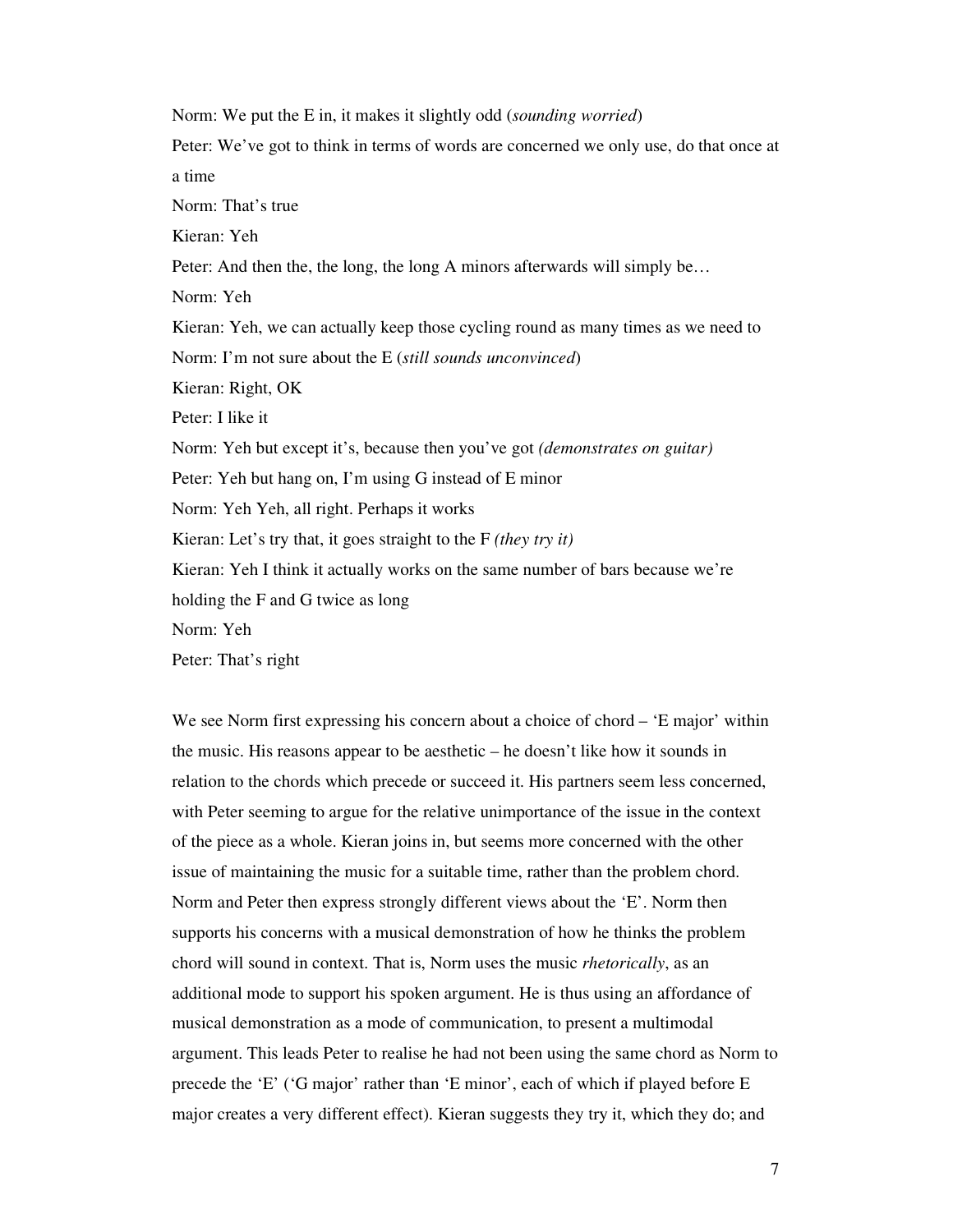as a result a happy consensus is achieved. As can be seen, the band often discussed, gave reasons for and justified their particular preferences (in Norm's case, by using more than one communicative mode). However, sometimes it was the collective appeal of the sound that was critical, with relatively little explicit verbal appraisal accompanying the mutual recognition that something sounds 'right'. Music was thus not only the intended outcome of joint activity, but also a vital medium (used in conjunction with language to generate persuasive communications) through which the interdependent processes implicated in interpretation were constituted and negotiated. As we will go on to explain, our analyses suggest that this process of negotiating (using the modes of language, music and gesture) and establishing collectively agreed versions - shared musical common knowledge and understanding - could be a highly charged and deeply meaningful process for the band members. This is because the construction and negotiation of an agreed interpretation of a piece within their repertoire was inextricably interwoven with the negotiation of a distinctive band sound - a musical identity.

Then next sequence, 'A hard fill', come from a rehearsal of the country/roots band. Ivan is the main singer, and on guitar; Carl is also on guitar; Mac is on fiddle; Paula is on accordion; and Tom is on bass. As the extract begins, they have just been practising a song in which the accordion has to come in with a distinctive and precise run of notes (what is often called a 'fill' or 'riff') at a certain point in each verse.

# **Extract 2: A hard fill**

### (A *song ends and people begin to talk*)

Mac: *(to Paula)* It's a hard bloody fill for you to do, that, isn't it? I mean I wonder whether we… Ivan: *(interrupts)* But it sounds… Carl: *(interrupts)* When if works it's great Mac: I mean I would simplify it Tom: Yeah Mac: (*to Paula*) I mean I think we're asking an awful lot of you to do that (*laughs*) and I wonder if we shouldn't just do something simpler. You know, um Ivan: Well, for the first time out, trying in front of an audience, do something simple... Mac: Yeah. Anyway, it's only an idea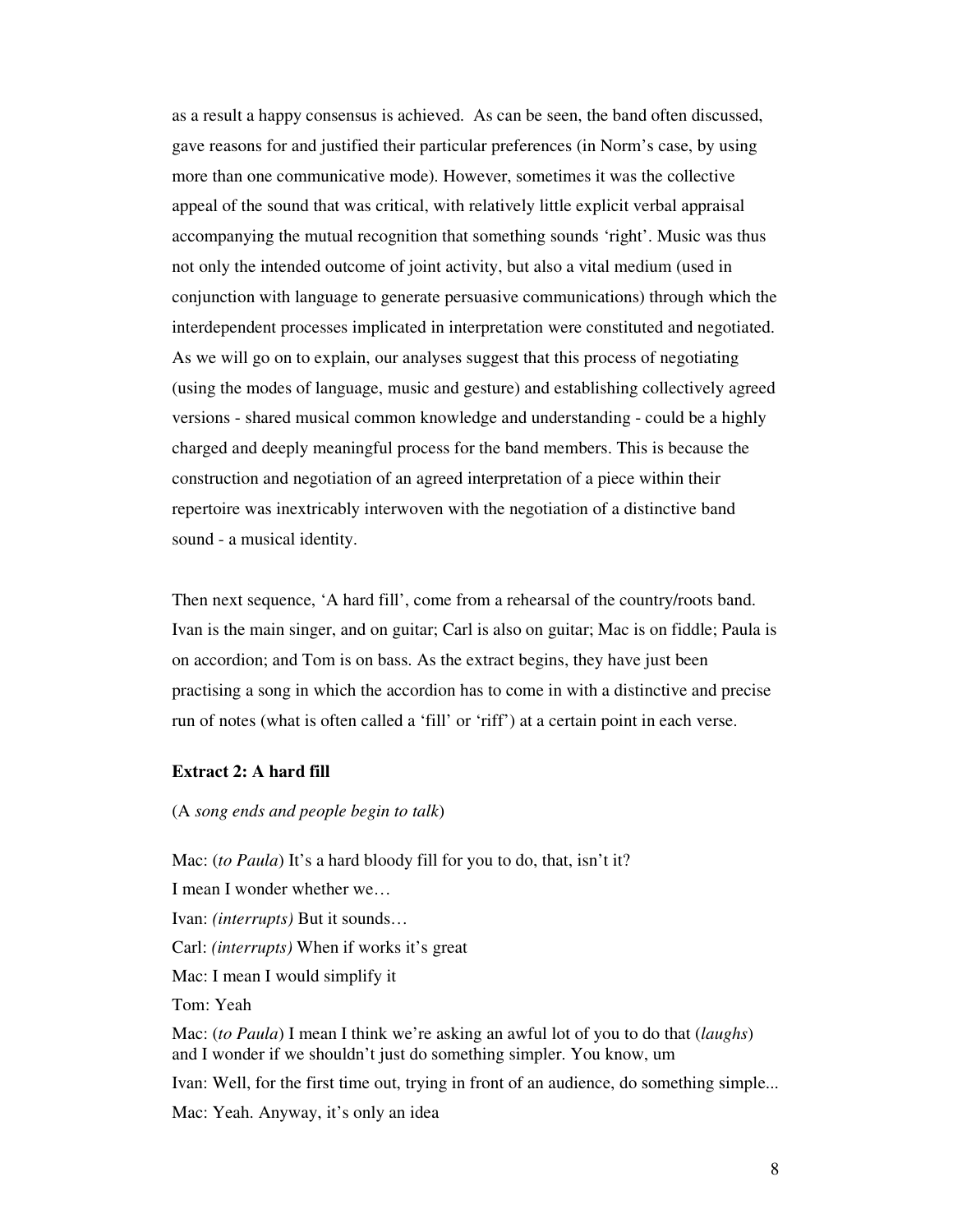Paula: At the Canyon *(referring to a music venue)*

Ivan: ...and then as we rehearse it more and more and get into it we increase the complexity…

Mac: I don't know what though, that's the point

Ivan: …as you feel more comfortable

Paula: It's only two weeks. What I need is a reminder. I'd forgotten about that one. Since I looked at it I haven't…

Ivan: Well how do you feel about it? Can you fit it in?

Paula: Um, I feel *(long pause)*

Mac: It's a tricky one, isn't it? To get it really sharp.

Paula: It's showing cos I haven't practised. This should ease up by the end of next week, I've got a, I've got a *(inaudible)*

Mac: (*sings as plays notes of fill*) doo doo doo doooh. How about at the end of it, right, do the whole thing, slowly

Paula: (*plays original version of fill*)

Mac: You know (*plays just some of the notes)* If you could just do that

Paula: If that fits in better (*plays same notes as simplified version of fill*)

Mac: (*to whole band*) Do it

(*Band plays whole section of song*)

Carl: Hmm, it's *(inaudible)* (*Some people still playing*)

Paula: It's, it's the rhythm of doing it, to be honest.

Mac: I mean, just do something much simpler. I just really feel it's too hard to fit it in really sharply. I mean for me on the fiddle that is a doddle (*plays it*) cos it's all open strings, and you know

Paula: What's wrong, am I getting the rhythm wrong?

Mac: No. Sometimes. It's just sometimes it sounds like its slowing us down slightly when, you know, you know it doesn't seem like its kind of just keeping up. And...

Paula: To be honest, I haven't tried it since last week and therefore…

Ivan: *(interrupts)* Could it just be three notes? (*Sings an arpeggio, D,B, F)* 

Mac: I was just thinking that (*plays*) I mean the other, the simple thing to do could be to kind of, uh, the chords, the thirds (*plays a sequence of pairs of notes which is less complex than the 'fill' in question*). You know.

*(This issue is not resolved, and the band move on to rehearse another tune)* 

In this extract we see a delicate issue being raised and discussed, of a type which is not uncommon in band rehearsals. It is whether, in the view one of the performers, another performer is playing their part in a way which is satisfactory. We see Mac raising the issue concerning one 'fill' with Paula, and then pursuing it somewhat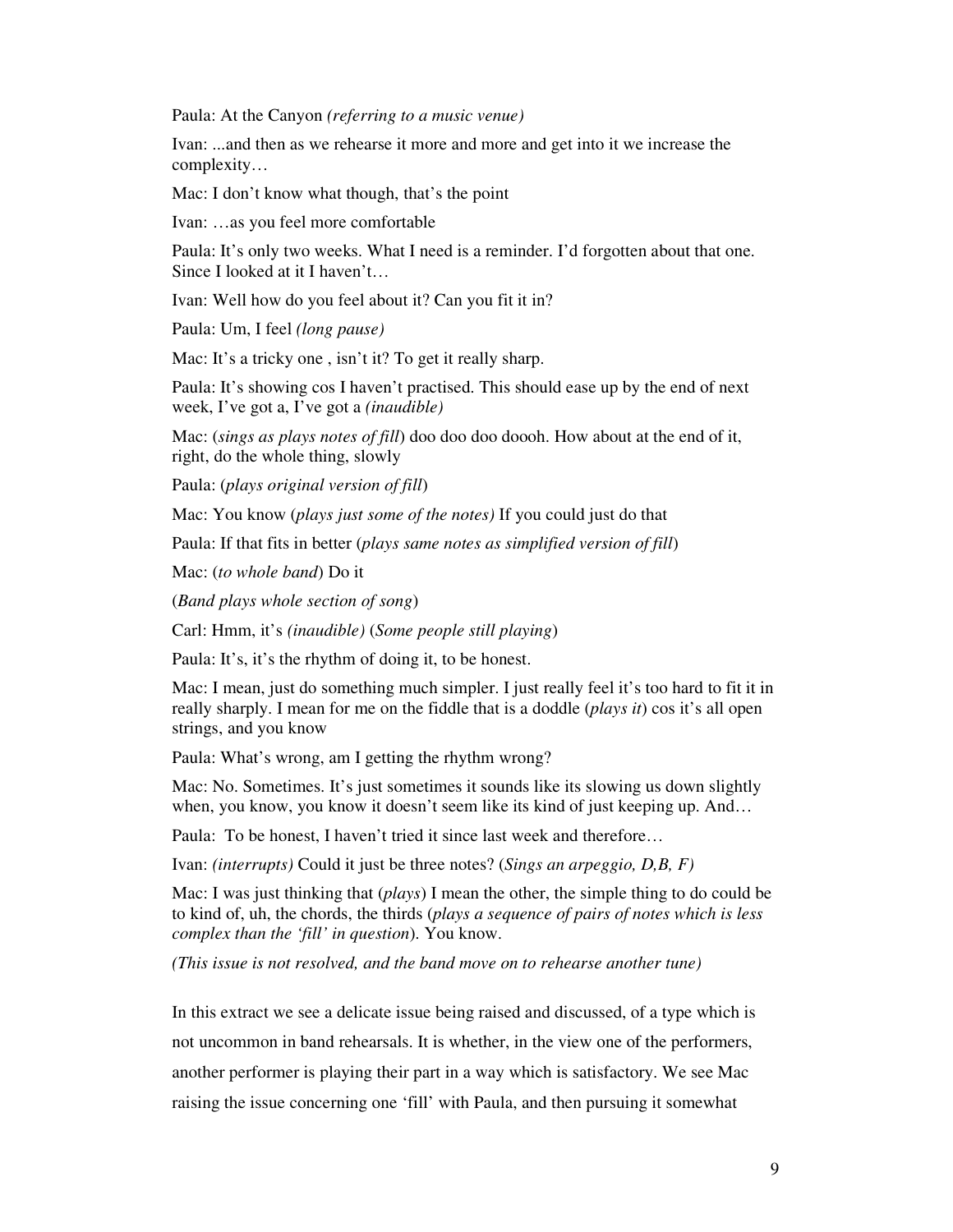relentlessly through this conversational extract. We might note that the essence of his position is that a less complex, 'simpler' series of notes might fill the slot in the arrangement better. Mac uses the terms 'simple/simpler/simplify' to repeatedly make this point. Ivan picks this up and uses 'simple' once, though Paula never does, though she does admit that the rhythm of the fill is posing problems. Her position, it seems, is that she just needs more practice with the arrangement as it is. As in Extract 1, musical demonstration is used by band members in a rhetorical way to support a multimodal argument. In this case, however, the argument is not carried by the demonstrations and the issue is not resolved. Nevertheless, this episode illustrates well the dynamic, multimodal, dialogic processes whereby issues of joint performance can be raised and pursued by members of an ensemble.

As we have already noted above, analysis of the interactions between band members often reveals that throughout their rehearsal time they are continually engaged in sustained joint evaluation and appraisal of their musical output and songs. Whilst such interactions between the band members are normally oriented towards achieving agreement and consensus concerning the 'sound' of particular songs, they may nevertheless be highly emotive and confrontational, with particular individuals sometimes being singled out for criticism. We can see a rather extreme example of this in Extract 3 below, from a rehearsal of the rock band. The evaluative language used in their rehearsals was frequently very direct and blunt, involving fierce critical commentary and frank assessment of the resultant 'vibe' or sound. Members sometimes engaged in what Storey and Joubert (2004: 46) have called 'lethal confrontations' in which they were intensely critical of each other's playing and creative contributions.

This confrontational dynamic can be seen in Extract 3, which comes from a rehearsal of the rock band. The band is working through a new piece and Dan is defending himself against Jack's accusatory comments that he is 'playing the wrong notes' and 'starting off on the wrong notes':

#### **Extract 3: Wrong notes**

Dan: Did you say I was playing the wrong notes? Jack: Well yeah, maybe it just didn't sound right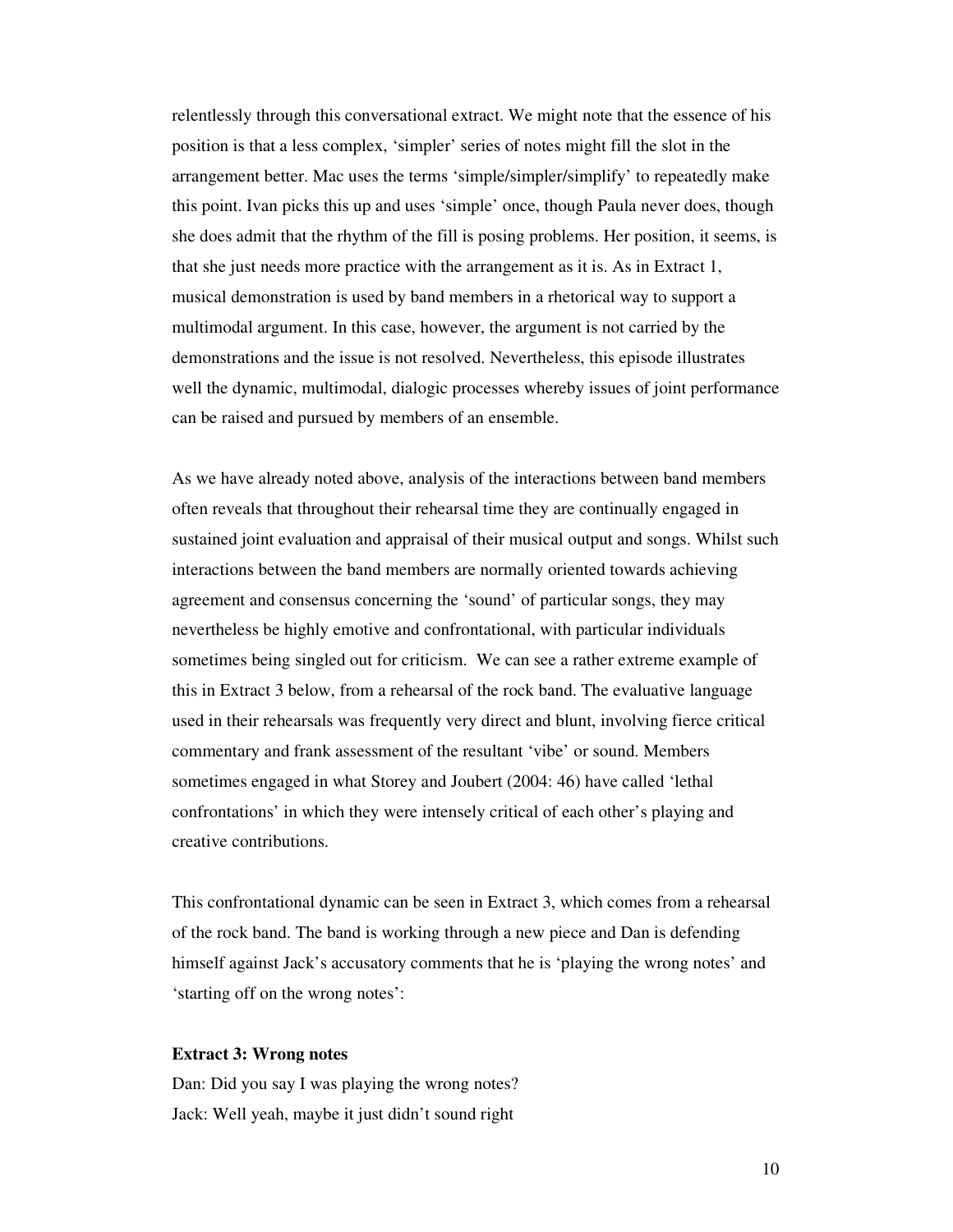Leah: Play it through just the two of you

Jack: Let's just play it. . .

Dan: I'm sure I was playing what I was playing before...

Jack: . . . and I'll tell you if it sounds right.

Dan: No it's not the tuning, it must be the notes but I was playing what I was playing before. . .

Jack: . . . Well you can't have been man. . .

Dan: . . . Well I am. . .

Jack: . . . We would have heard man. . .

Dan: . . . I swear, I swear.

Jack: You start off with a wrong note

Dan: I'm not!

Jack: That's fucking. . . well it doesn't sound right does it!

Dan: Well that's what I was playing before

Jack: Well we've got to do something new

Dan: Play it right the way through

Jack: It sounds shit man

(*The band try the same song again from beginning*.)

What is notable is that despite the intensity, the collaboration between the band members did not break down in these moments of vehement intensity. Rather, these conflicts were the very sites or moments within which creative 'breakthroughs' seemed to happen, or which fuelled subsequent useful rounds of re-working and replaying as was the case here. Such 'breakthrough moments' in their collaborative creativity seemed to arise after quite lengthy periods of musical experimentation – where alternative versions were tried repeatedly – interspersed by intense, often emotive, phases of debate and evaluation. That said, the collective sense of something 'working' was often hard won and could at times be fragile, becoming unevenly felt by the collaborators.

As noted earlier, all three of the bands studied were, to varying extents, working in an improvisational manner, rather than seeking to achieve canonical performances as is the case within the classical tradition (McDonald *et al*., 2004). But the rock band, in particular, worked as 'freestylers' (Kjeldgaard, 2006) not looking for any one existing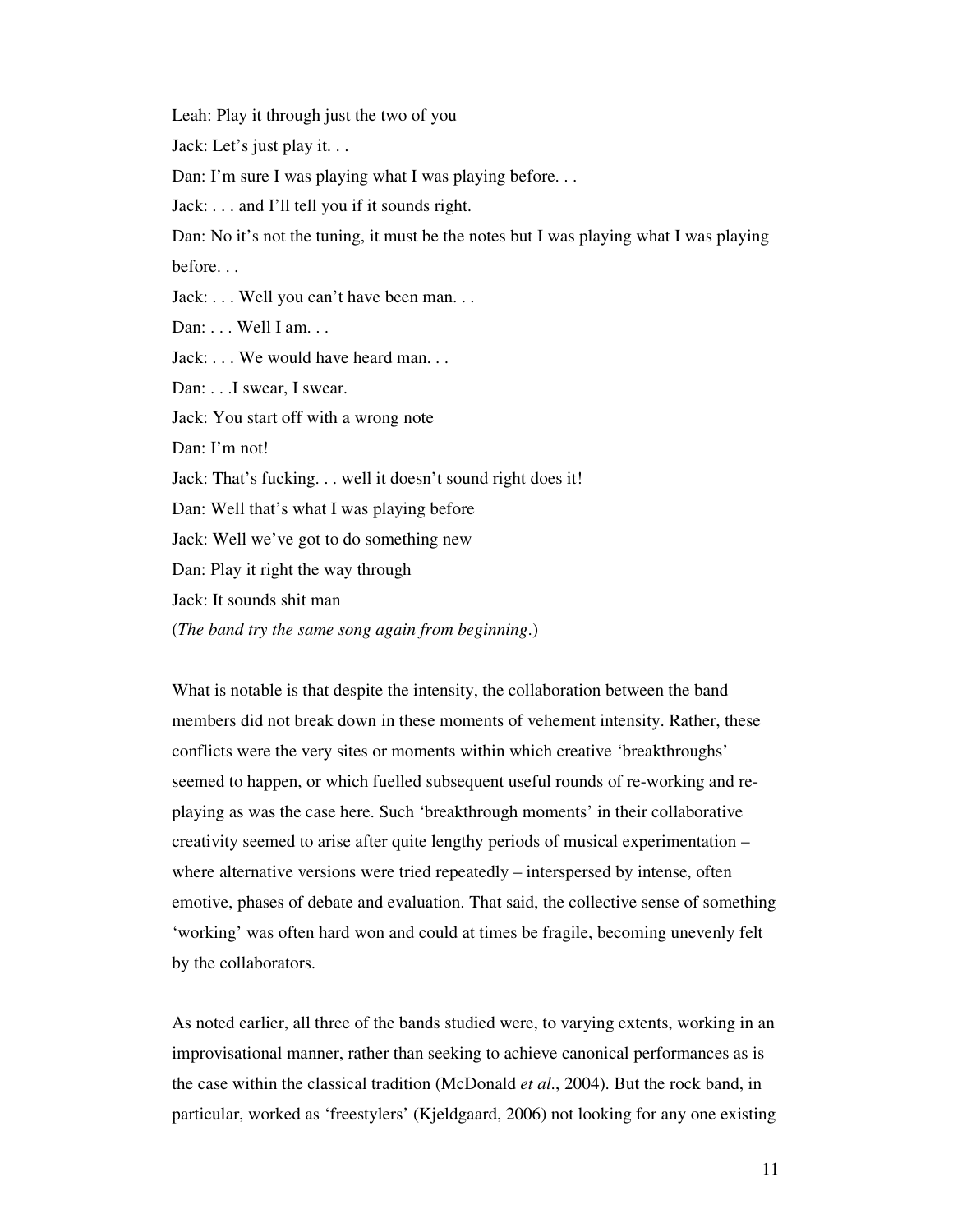style to 'fit in to' but instead fusing, switching and making connections between established musical genres, experimenting with and borrowing from them in order to forge and define their own distinctive sound (and musical identity) through negotiating their creative conflicts and tensions. This notion of a distinctive group vibe or sound was a crucial mediator of the groups' collaborative work and one that was explicitly discussed, as in Extract 4 below.

#### **Extract 4: Bit too funky**

Jack: That bit's just not sounding right. . . It's sounding a bit too, like, I don't know a bit too funky almost, in a way Matt: I don't know, it changes the vibe a bit Jack: Changes? Matt: Just the mood of the band Jack: I know but that's not necessarily a good thing Matt: Yeah I know

This musical (identity) work was at least partly resourced by their repeated experimentation and their acknowledgement of versions of a song or particular musical motifs as being provisional 'musical works in progress' – works that simultaneously embody the progress made and provide the focus for progressive and ongoing work as collaborators negotiate their desired sound. In Extract 4, sounds that change the vibe and the mood of the band are rejected as 'not right', even thought they might have some merit. This claiming of a distinctive sound was very important to this band. They were keen to acknowledge the key influences on their work, recognising that their sound embodies a fusion of influences, but being careful not to appear derivative, as illustrated by Extract 5.

# **Extract 5: Refreshingly different**

Jack: If you take completely different bands like we do and you amalgamate something. . . then it completely changes it. So if I've got the bare bones of a song and let's say it's in a certain style like in the style of the band called Swans. Then we'll bring it and Dan will bring a certain influence like some sort of post-rock thing which he has been doing and Matt will bring a heavy kind of beat and Leah will bring sort of quirky weird things. . . and everything comes together.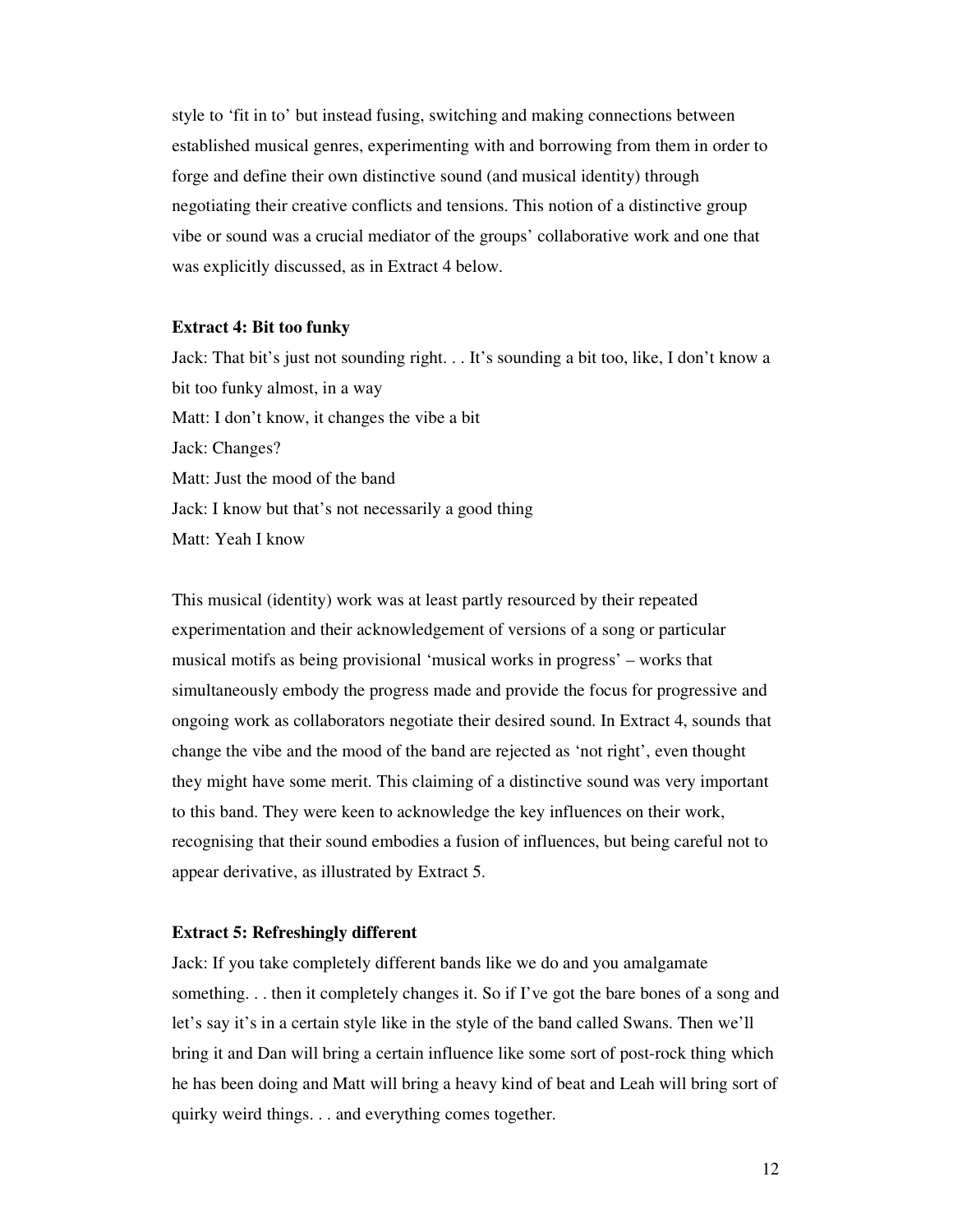Matt: It's hard to label the sort of music. I mean I don't know, I haven't heard any bands that sound like us.

Dan: It's refreshingly different I would say.

# **Discussion**

We suggest that more needs to be understood about the interactional processes of creative collaboration, in music and other artistic spheres of activity. We also suggest that the potential of sociocultural theory and discourse analysis as a basis for the analyses of joint creative activity could usefully be explored further. The analytic work presented here has show how such collective creative activity is predicated on the shared historical knowledge of communities (in this case, of musical genres and practices) and the use of language as a cultural and psychological tool which is used with other communicative tools for pursuing and achieving both personal agendas and common goals. We have also seen how the processes of musical interpretation and musical identity construction are inextricably interwoven and mutually constitutive. What is lacking in our presentation here is an adequate recognition of how the cognitive and social resources for 'rehearsing together' are accumulated and refined over time through the very nature of the spiral of repeated rehearsal and performance, within which some process of reflective review will normally also take place. The cultural bases for musical practice, not only for professional musicians but for the amateurs and semi-professionals described here, are complex and important for understanding the processes involved. (See for example Finnegan's (2007) classic anthropological study of non-professional musicians in the same English town as two of the bands which feature in our study.) But if at least part of the nature of musical activity is accurately represented by our analysis, then it implies that such creative collaborations are of some significance and consequence to musicians, both established and aspiring. This in turn implies that the importance of such collaborative activity, and the communication skills which achieve it, need to be recognized not only in research on music making but also in music education.

*Contact:* k.s.littleton@open.ac.uk and nmm31@cam.ac.uk

# **References**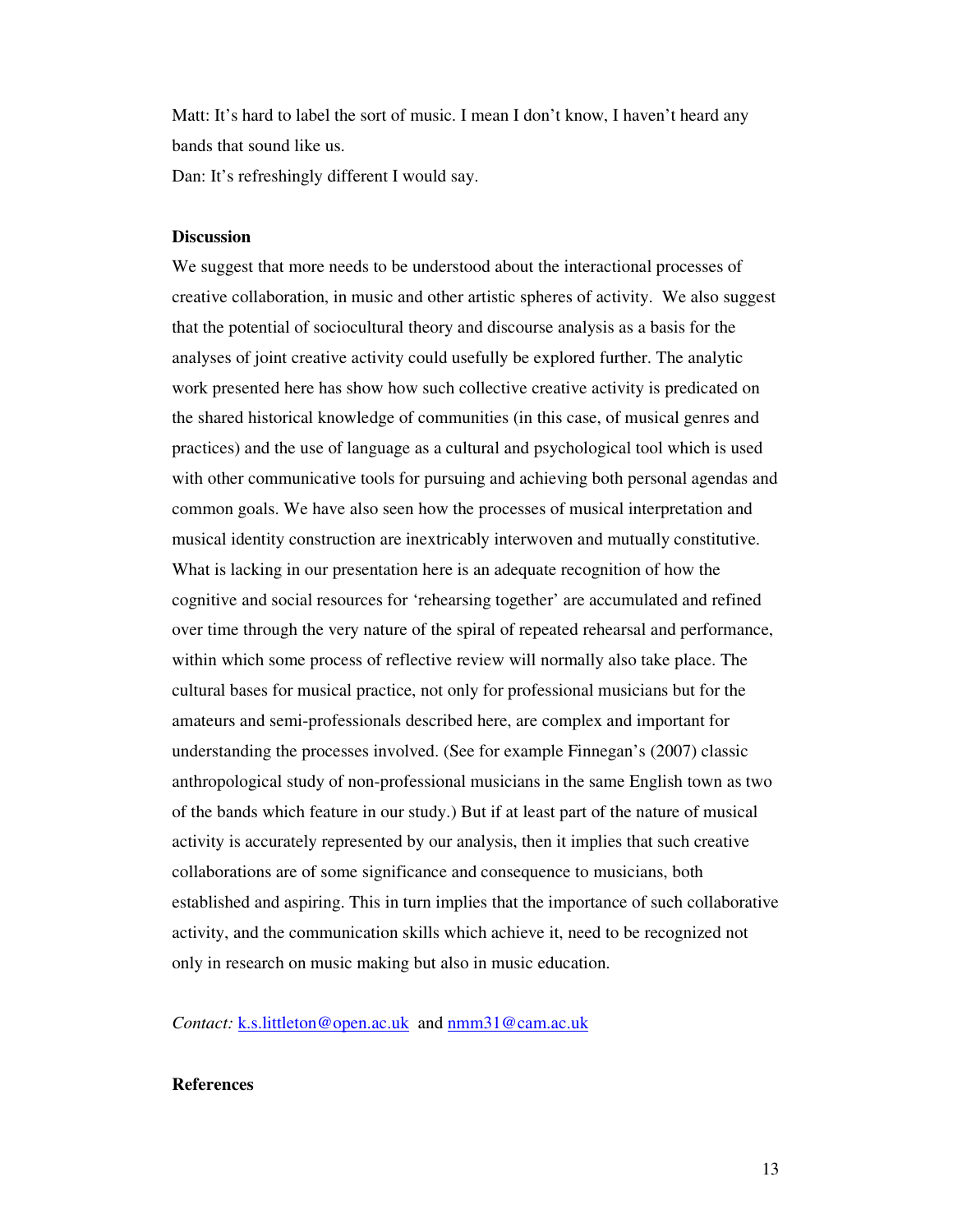Daniels, H. (2001) *Vygotsky and Pedagogy*, London: Routledge/Falmer.

Edwards, D, and Mercer, N. (1987) *Common Knowledge: the development of understanding in the classroom,* London: Methuen/Routledge.

Elbers, E. (1994) 'Sociogenesis and children's pretend play: a variation on Vygotskian themes', in W. de Graaf and R. Maier (eds) *Sociogenesis Re-examined*, New York: Springer.

Finnegan, R. (2007) *The Hidden Musicians: music making in an English town*. Lebanon, NH: Weslyan University Press.

Gee, J. P. and Green, J. (1998) 'Discourse analysis, learning and social practice: A methodological study', *Review of Research in Education* 23:119-169.

Kress, G. (2010) *Multimodality: a social semiotic approach to contemporary communication,* London: Routledge.

Kjeldgaard. D. (2006) 'The meaning of style? Style reflexivity among Danish high school youths', CD-ROM proceedings of *Child and Teen Consumption Conference*. Copenhagen: Copenhagen Business School.

MacDonald, R., Hargreaves, D. and Miell, D. (2002) (eds) *Musical Identities*, Oxford: Oxford University Press.

Mercer, N. (2000) *Words and Minds: how we use language to think together,* London: Routledge.

Mercer, N. (2004) 'Sociocultural discourse analysis: analysing classroom talk as a social mode of thinking', *Journal of Applied Linguistics* 1(2): 137-168.

Mercer, N. and Littleton, K. (2007) *Dialogue and the Development of Children's Thinking: a sociocultural approach.* London: Routledge.

Middleton, D. and Edwards, D. (1990) 'Conversational remembering: a social psychological approach', in D. Middleton and D. Edwards (eds) *Collective Remembering*, London: Sage.